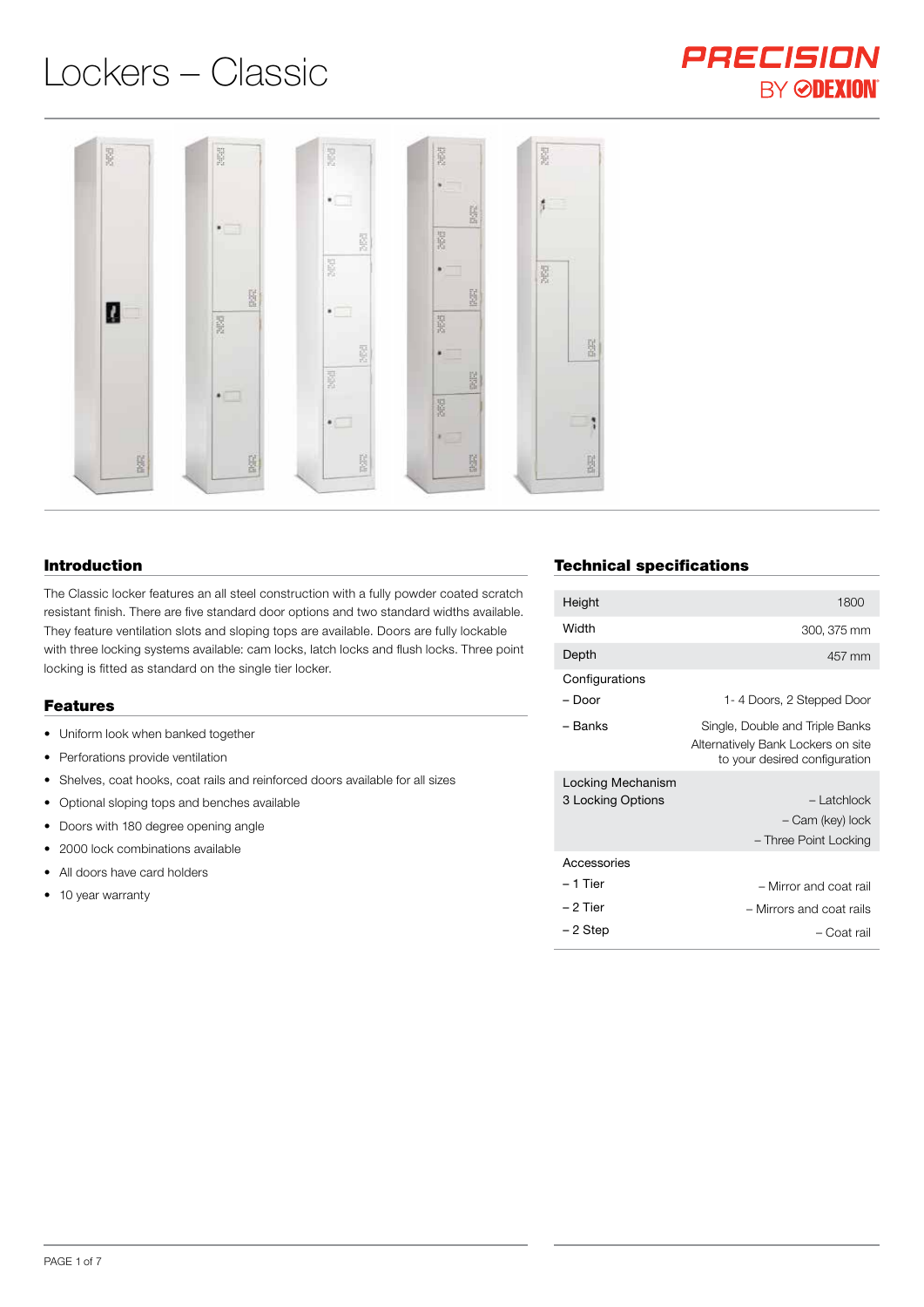#### Technical specifications

| Code          | <b>Height</b> | <b>Width</b> | <b>Depth</b> | Code                    | <b>Height</b> | <b>Width</b> |
|---------------|---------------|--------------|--------------|-------------------------|---------------|--------------|
| 1 tier locker |               |              |              | 4 tier locker           |               |              |
| 175550        | 1800mm        | 300mm        | 457mm        | 175552                  | 1800mm        | 300mm        |
| 175550L       | 1800mm        | 300mm        | 457mm        | 175552L                 | 1800mm        | 300mm        |
| 175550/2      | 1800mm        | 600mm        | 457mm        | 175552/2                | 1800mm        | 600mm        |
| 175550/3      | 1800mm        | 900mm        | 457mm        | 175552/3                | 1800mm        | 900mm        |
| 175550/4      | 1800mm        | 1200mm       | 457mm        | 175552/4                | 1800mm        | 1200mm       |
| 175550L/2     | 1800mm        | 600mm        | 457mm        | 175552L/2               | 1800mm        | 600mm        |
| 175550L/3     | 1800mm        | 900mm        | 457mm        | 175552L/3               | 1800mm        | 900mm        |
| 175550L/4     | 1800mm        | 1200mm       | 457mm        | 175552L/4               | 1800mm        | 1200mm       |
| 175553        | 1800mm        | 375mm        | 457mm        | 175555                  | 1800mm        | 375mm        |
| 175553L       | 1800mm        | 375mm        | 457mm        | 175555L                 | 1800mm        | 375mm        |
| 175553/2      | 1800mm        | 750mm        | 457mm        | 175555/2                | 1800mm        | 750mm        |
| 175553/3      | 1800mm        | 1125mm       | 457mm        | 175555/3                | 1800mm        | 1125mm       |
| 175553L/2     | 1800mm        | 750mm        | 457mm        | 175555L/2               | 1800mm        | 750mm        |
| 175553L/3     | 1800mm        | 1125mm       | 457mm        | 175555L/3               | 1800mm        | 1125mm       |
| 2 tier locker |               |              |              | 2 step locker           |               |              |
| 175551        | 1800mm        | 300mm        | 457mm        | 175556                  | 1800mm        | 375mm        |
| 175551L       | 1800mm        | 300mm        | 457mm        | 175556L                 | 1800mm        | 375mm        |
| 175551/2      | 1800mm        | 600mm        | 457mm        | 175556/2                | 1800mm        | 750mm        |
| 175551/3      | 1800mm        | 900mm        | 457mm        | 175556/3                | 1800mm        | 1125mm       |
| 175551/4      | 1800mm        | 1200mm       | 457mm        | 175556L/2               | 1800mm        | 750mm        |
| 175551L/2     | 1800mm        | 600mm        | 457mm        | 175556L/3               | 1800mm        | 1125mm       |
| 175551L/3     | 1800mm        | 900mm        | 457mm        | <b>Standard Colours</b> |               |              |
| 175551L/4     | 1800mm        | 1200mm       | 457mm        |                         |               |              |
| 175554        | 1800mm        | 375mm        | 457mm        |                         |               |              |
| 175554L       | 1800mm        | 375mm        | 457mm        |                         |               |              |
| 175554/2      | 1800mm        | 750mm        | 457mm        |                         |               |              |
| 175554/3      | 1800mm        | 1125mm       | 457mm        |                         |               |              |
| 175554L/2     | 1800mm        | 750mm        | 457mm        |                         |               |              |
| 175554L/3     | 1800mm        | 1125mm       | 457mm        |                         |               |              |
| 3 tier locker |               |              |              |                         |               |              |
| 175518        | 1800mm        | 300mm        | 457mm        |                         |               |              |
| 175518L       | 1800mm        | 300mm        | 457mm        |                         |               |              |
| 175521        | 1800mm        | 375mm        | 457mm        |                         |               |              |
| 175521L       | 1800mm        | 375mm        | 457mm        |                         |               |              |
| 175518/2      | 1800mm        | 600mm        | 457mm        |                         |               |              |
| 175518L/2     | 1800mm        | 600mm        | 457mm        |                         |               |              |
| 175521/2      | 1800mm        | 750mm        | 457mm        |                         |               |              |
| 175521L/2     | 1800mm        | 750mm        | 457mm        |                         |               |              |
| 175518/3      | 1800mm        | 900mm        | 457mm        |                         |               |              |
| 175518L/3     | 1800mm        | 900mm        | 457mm        |                         |               |              |
| 175521/3      | 1800mm        | 1125mm       | 457mm        |                         |               |              |
| 175521L/3     | 1800mm        | 1125mm       | 457mm        |                         |               |              |

PRECISION

**BY ØDEXION**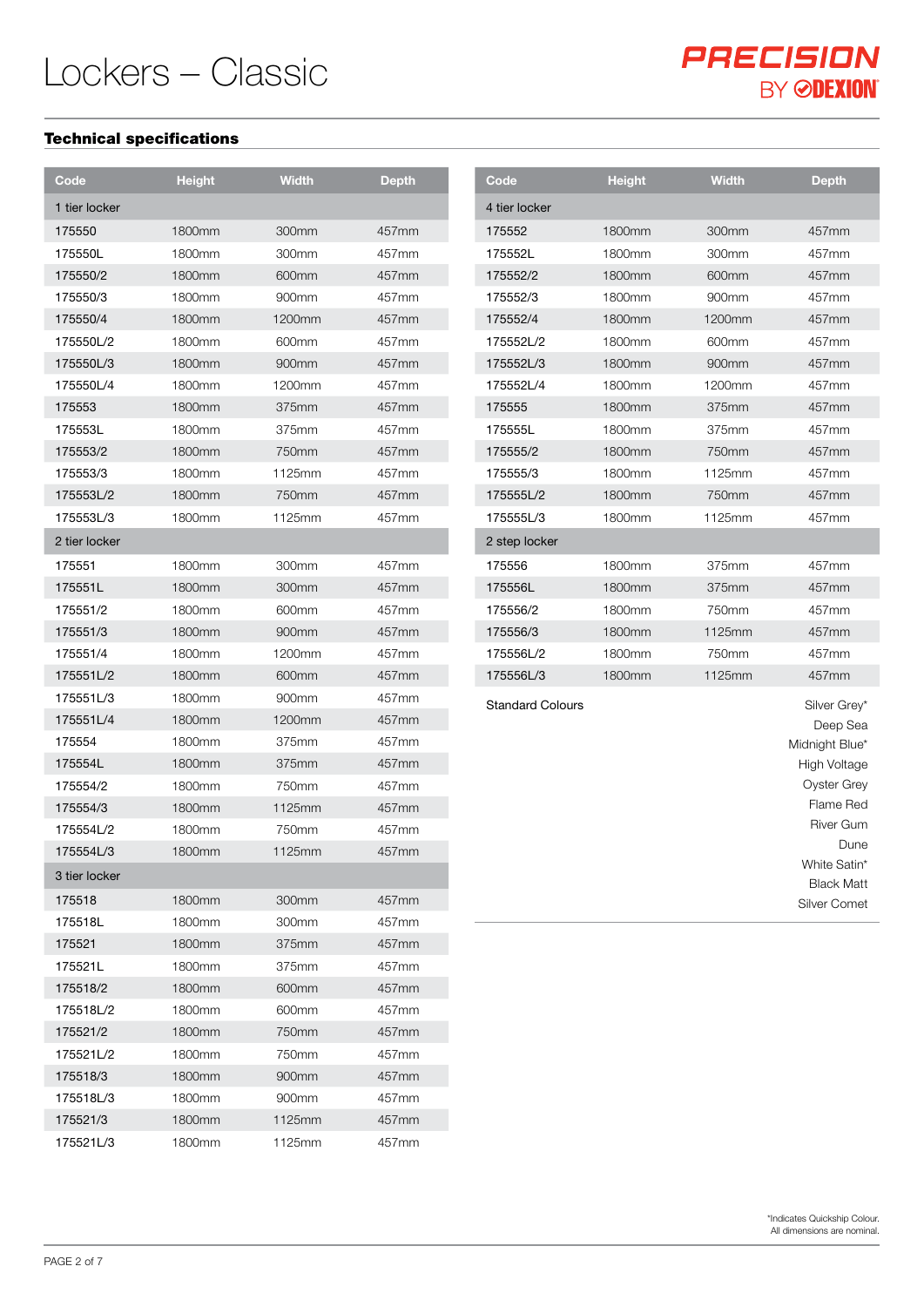# 1 tier lockers



#### Configurations - 300mm lockers



# Configurations - 375mm lockers



All dimensions are nominal.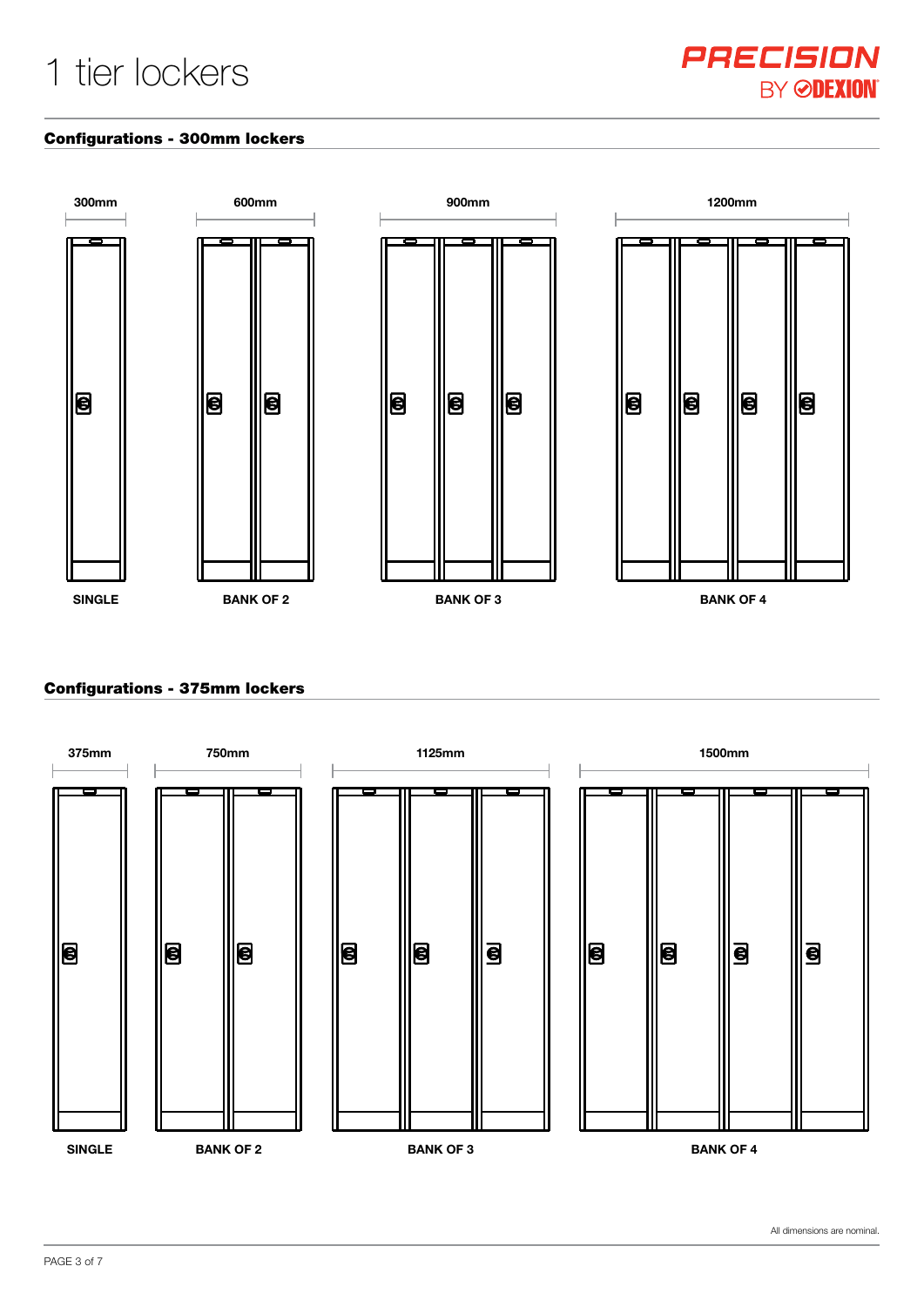

#### Configurations - 300mm lockers



# Configurations - 375mm lockers

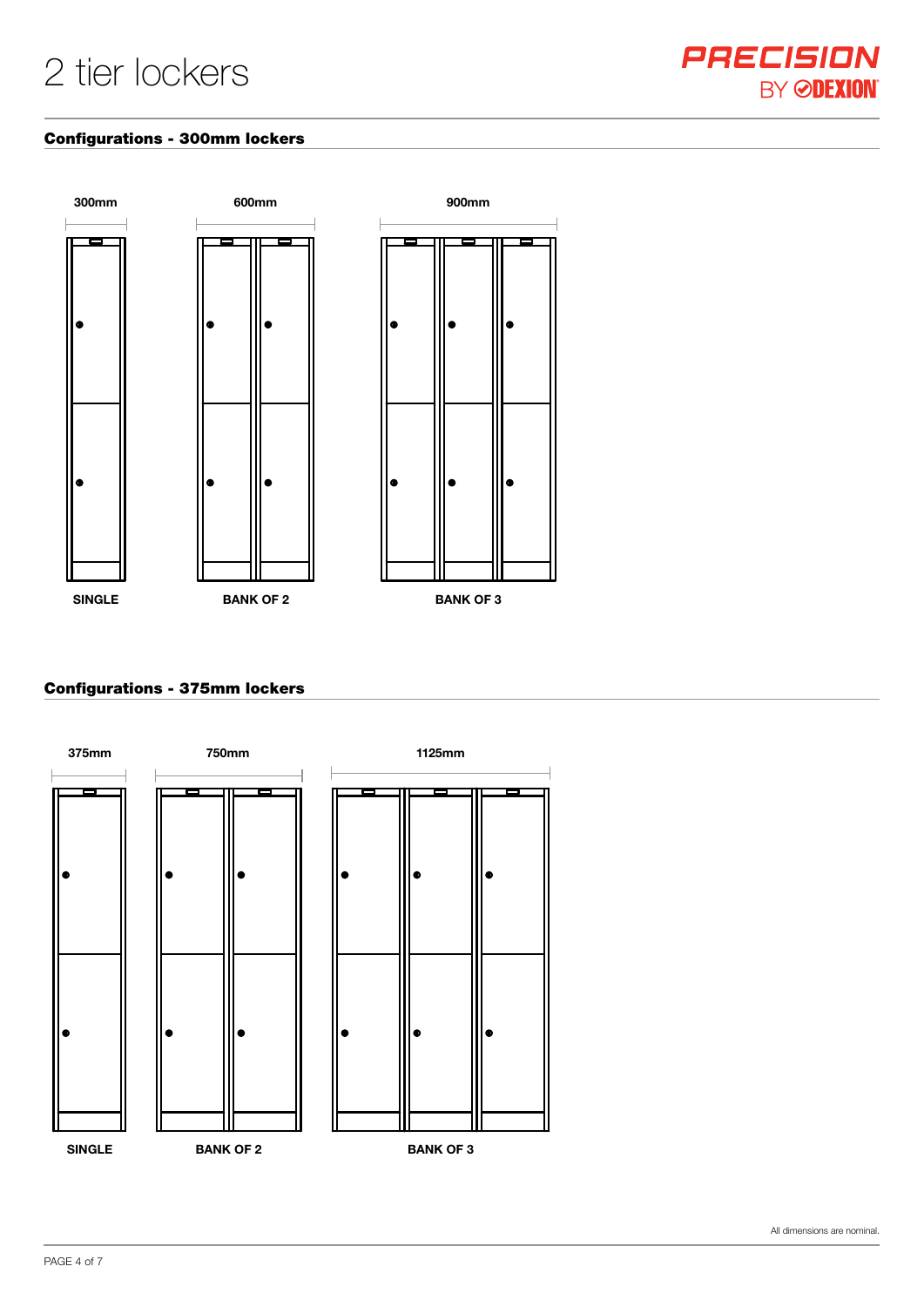#### Configurations - 300mm lockers



# Configurations - 375mm lockers

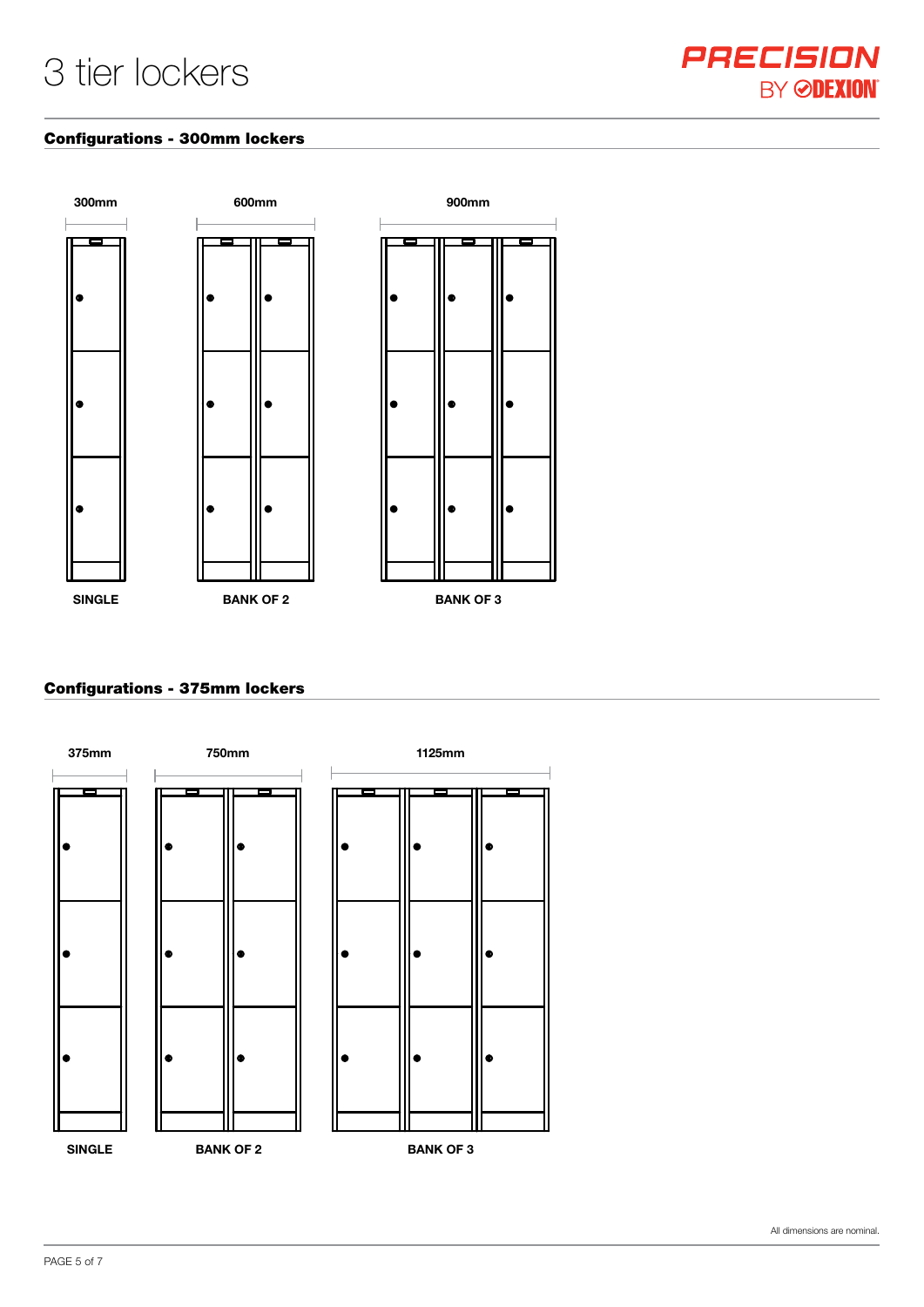#### Configurations - 300mm lockers



# Configurations - 375mm lockers